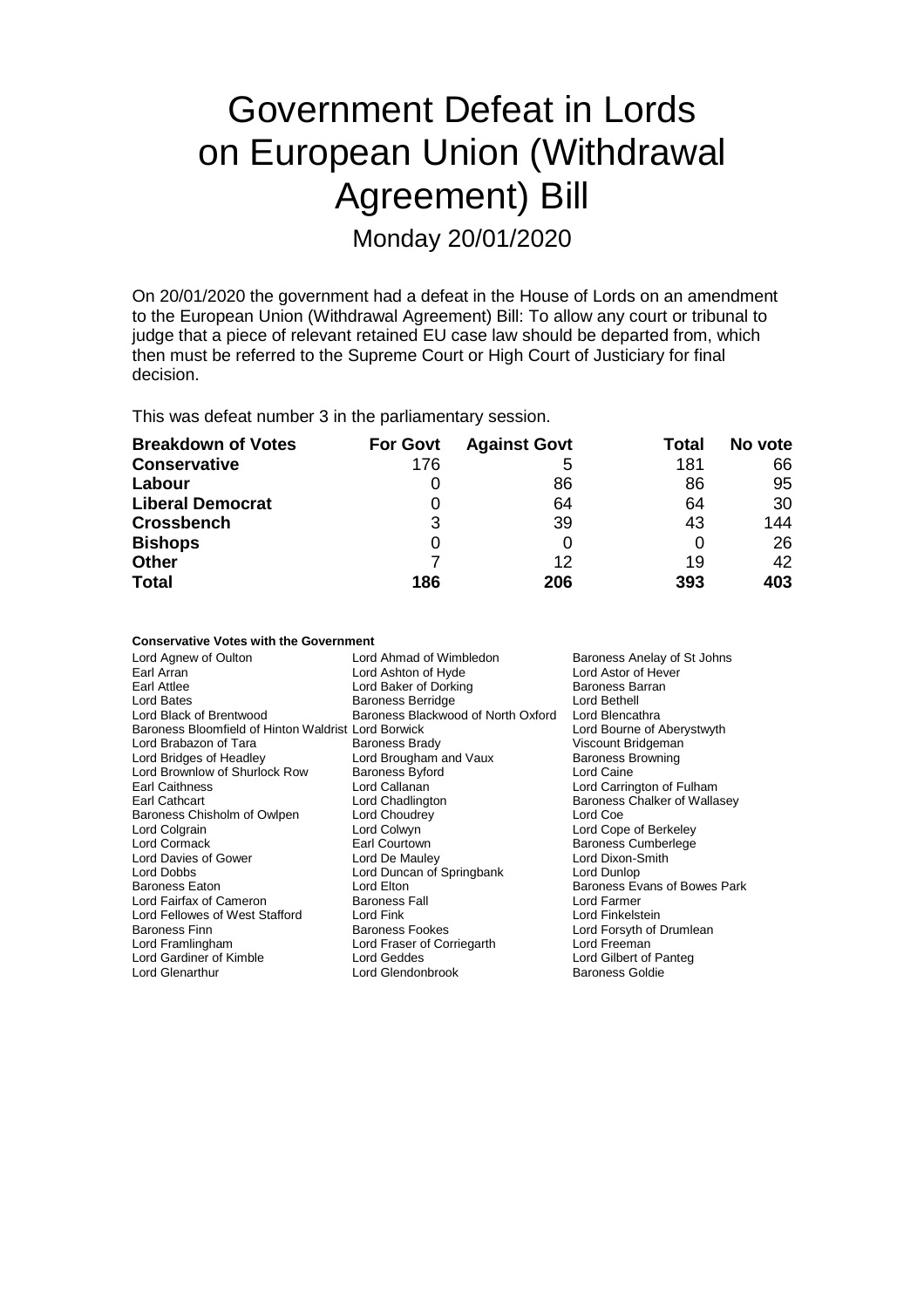Baroness Harding of Winscombe Lord Harris of Peckham Lord Haselhurst Lord Haselhurst Lord Haselhurst Baroness Helic Lord Hayward **Communist Communist Communist Communist Communist Communist Communist Communist Communist Communist Communist Communist Communist Communist Communist Communist Communist Communist Communist Communist Communis** Lord Hill of Oareford **Lord Hodgson of Astley Abbotts** Baroness Hord Hodgson of Astley Abbotts Baroness Hord Hove<br>Lord Horam **Lord Howard of Rising** Earl Howe Lord Horam Lord Horam Lord Horam Lord Horam Lord Horam Lord Hunt of Wirral Lord Howell of Guildford Lord Hunt of Wirral **Collact Communist Construction Construction**<br>
Lord Keen of Elie **Lord Kennington**<br>
Lord Keen of Elie **Lord Kennington** Lord Lang of Monkton Lord Lansley Lord Lang Lord Leigh of I<br>
Lord Lilley Lord Lindsay Lord Lindsay Lord Livingston of Parkhead Marquess of L<br>
Lord Livingston of Parkhead Marquess of L Lord Lilley Earl Lindsay Lord Lingfield Earl Liverpool Lord Livingston of Parkhead Marquess of Lothian Lord Lucas Lord Magan of Castletown Lord Mancroft Baroness Manzoor **Lord Maude of Horsham** Lord McColl of Dulwich<br>
Baroness McGregor-Smith Lord McInnes of Kilwinning Baroness Meyer Baroness McGregor-Smith Lord McInnes of Kilwinning<br>Baroness Mone **Communisty** Duke of Montrose Baroness Morris of Bolton **Lord Moynihan**<br>
Lord Nash **Communist Communist Communist Communist Communist Communist Communist Communist Communist Communist C**<br>
Lord Nash **Communist Communist Communist Communist Communist Com** Baroness Nicholson of Winterbourne Baroness Noakes Lord Norton of Lord Norton of Lord Norton of Lord Parkinson of Whitley Bay Baroness Penn Lord O'Shaughnessy Lord Parkinson of Whitley Bay Baroness Penned Cond O'Shaughnessy Lord Parkinson of Whitley Bay Baroness Penned Cond Pickles Baroness Pidding Lord Popat Lord Pickles **Baroness Pidding Lord Popat**<br>
Lord Popat Lord Popat Lord Ranger<br>
Lord Ranger<br>
Lord Ranger Baroness Rawlings **Baroness Feature Controller Controller Controllers Act and Reay Controllers Baroness F**<br>
Lord Real Port Controllers Redference Controllers Real Port Rish Lord Rishy Lord Renfrew of Kaimsthorn Viscount Ridley<br>
Lord Robathan Cord Baroness Rock Lord Robathan Baroness Rock Baroness Sanderson of Welton **Baroness Sater Sater Scott of Baroness Scott of Bybrook Baroness Scott of Bybrook Baroness Scott of Bybrook Baroness Scott of Belgravia**<br>Baroness Shackleton of Belgravia Lord Sheikh Baroness Shephard of Northwold Lord Sherbourne<br>Lord Shinkwin Baroness Carl Shrewsbury Express Stedman-Scott Lord Strathclyde Lord Strathclyde Baroness Stroud<br>Baroness Sugg Lord Taylor of Holbeach Lord Trefgarne Viscount Trenchard Lord Trimble Lord True Lord Tugendhat **Lord Tugendhat** Viscount Ullswater **Baroness Vere of Norbiton**<br>
Baroness Verma **Baroness Verma** Lord Wakeham **Baroness Warsi** Baroness Verma Lord Wakeham Baroness Warsi Lord Wei Lord Whitby Cord White Charless Wilcox<br>
Lord Willetts Cord Cord Care Baroness Williams of Trafford Baroness Wyld Lord Willetts **Baroness Williams of Trafford**<br>
Lord Young of Cookham **Baroness Williams of Trafford** 

Lord Goldsmith of Richmond Park Lord Goodlad 
Lord Goodlat 
Lord Grade of Yarmouth

Lord Grade of Yarmouth

Lord Hague of Richmond

Lord Grade of Yarmouth

Lord Hague of Richmond

Lord Grade of Yarmouth

Lord Grade of Yar Lord Hague of Richmond<br>
Lord Harris of Peckham<br>
Lord Haselhurst Lord Kirkham Lord Lamont of Lerwick<br>
Lord Lansley Lord Leigh of Hurley Duke of Montrose **Baroness Morgan of Cotes**<br>
Lord Moynihan **Baroness Morgan of Cotes** Baroness Neville-Rolfe Baroness Newlove<br>Baroness Noakes Baroness Newlove<br>Lord Norton of Louth Lord Randall of Uxbridge Lord Ranger<br>
Lord Reay Baroness Redfern **Baroness Shackleton of Belgravia** Lord Sheikh<br>
Lord Sherbourne of Didsbury Baroness Shields Earl Shrewsbury **Lord Smith of Hindhead Lord Strathclyde**<br>
Lord Strathclyde **Baroness** Stroud Lord Taylor of Holbeach Lord Trefg<br>Lord Trimble Lord True Viscount Younger of Leckie **Conservative Votes against the Government**

Baroness Eccles of Moulton Viscount Eccles

#### **Labour Votes with the Government**

Lord Mackay of Clashfern Lord Marlesford

# **Labour Votes against the Government**

Lord Bassam of Brighton Baroness Blower **Example 2 Example 2 Lord Boateng Controller** Lord Bradley<br>
Lord Bragg **Controller Controller Controller Bradley**<br>
Lord Bragg **Controller Controller Controller Controller Bradley** Lord Campbell-Savours Lord Carter of Coles Viscount Chandos<br>
Lord Collins of Highbury Baroness Corston Baroness Crawley Lord Collins of Highbury **Baroness Corston** Baroness Crawley<br>
Lord Davies of Oldham **Baroness Corston Baroness Corston Baroness Coraghy** Lord Davies of Oldham Lord Davies of Stamford Baroness I<br>Lord Donoughue Lord Dubs Lord Dubs Lord Donoughue Lord Dubs Lord Elder Lord Foulkes of Cumnock Baroness Golding<br>Baroness Goudie **Baroness** Coudie Lord Grantchester Baroness Goudie Lord Grantchester Lord Griffiths of Burry Port Baroness Hayter of Kentish Town

Baroness Adams of Craigielea Lord Adonis<br>
Lord Baroness Andrews<br>
Lord Bach Cord Bach<br>
Lord Baroness Bakewell Lord Bach **Baroness Bakewell**<br> **Baroness Bakewell**<br>
Lord Berkeley Lord Brooke of Alverthorpe Baroness Bryan of<br>
Lord Carter of Coles 
Viscount Chandos Lord Harris of Haringey Lord Hawort<br>
Baroness Healy of Primrose Hill Lord Hendy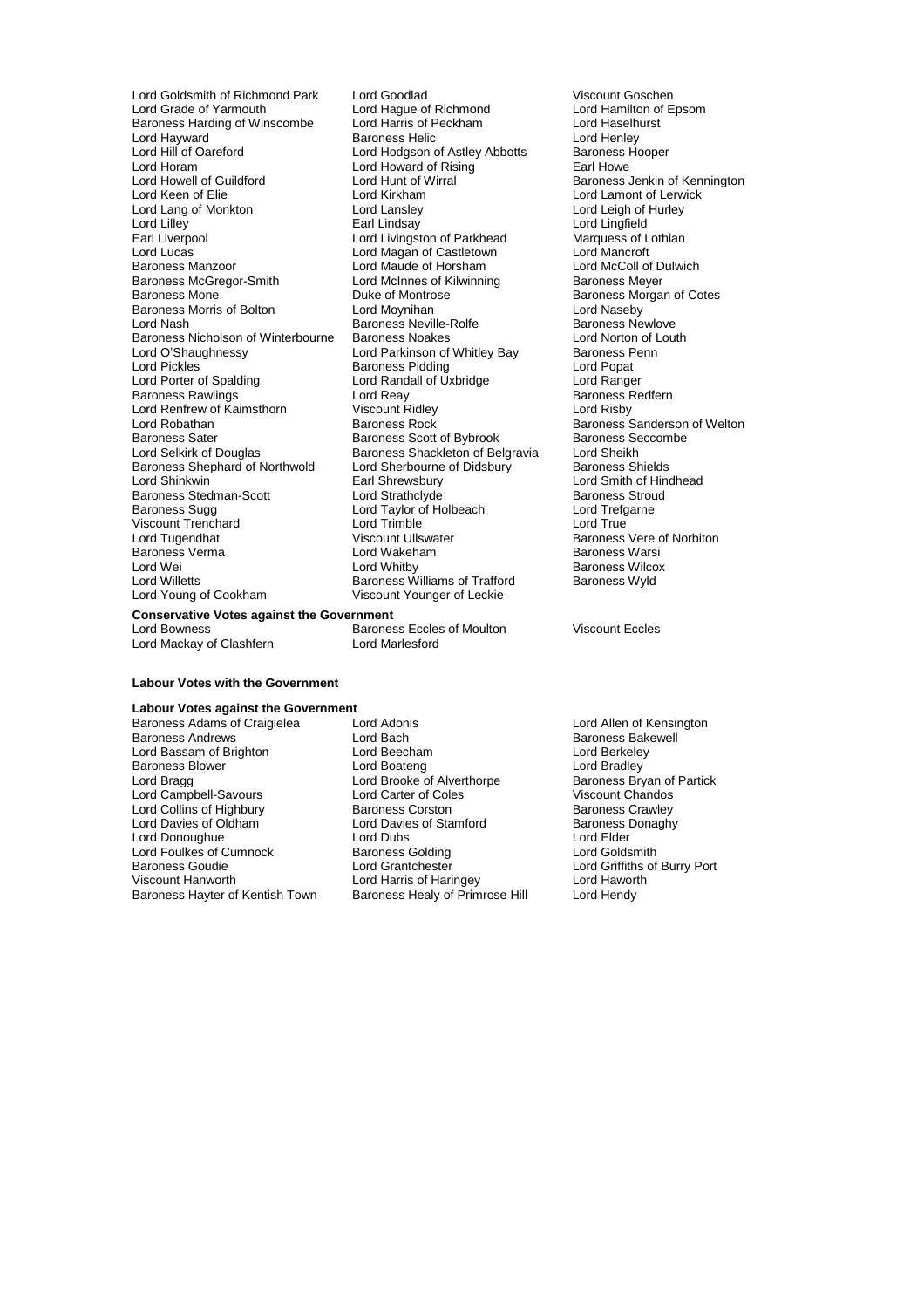Baroness Kingsmill and Lord Layard Lord Liddle Lord Livermore Lord Watson of Invergowrie Lord Watts<br>Baroness Whitaker Lord Whitty

Baroness Henig **Exercise Set Alleh Howarth of Newport** Cord Hoyle<br>
Lord Hunt of Kings Heath **Exercise Servess** Jones of Whitchurch Lord Jones Lord Hunt of Kings Heath **Baroness Jones of Whitchurch** Lord Jones<br>
Lord Judd Und Kennedy of Southwark Baroness Kennedy of Cradley Lord Kennedy of Southwark Baroness Kennedy of Southwark Baroness Kennedy of Southwark Baroness Kennedy Cra Lord Liddle Lord Lord Livermore The Lord MacKenzie of Culkein<br>Lord Maxton Lord McAvoy Lord McAvoy Baroness McDonagh Lord Maxton **Lord McAvoy**<br>
Baroness McDonagh **Baroness McDonagh**<br>
Lord McNicol of West **Lord McKenzie of Luton** Lord McNicol of West Baroness McIntosh of Hudnall Lord McKenzie of Luton Lord McNicol of West Kilbride Lord Mendelsohn **Lord Monks** Lord Monks Lord Morgan<br>
Lord Morris of Handsworth Lord Murphy of Torfaen **Baroness** Osamor Lord Murphy of Torfaen **Lord Murphy of Torfaen Baroness Osamor**<br>Baroness Primarolo Baroness Quin Baroness Pitkeathley Baroness Primarolo Baroness Quin Lord Robertson of Port Ellen Lord Rosser Lord Rosser Lord Rowlands Lord Sawyer **Viscount Simon**<br>
Baroness Taylor of Bolton Baroness Thornton<br>
Baroness Taylor of Bolton Baroness Thornton **Baroness** Thornton Baroness Taylor of Bolton **Baroness Thornton** Baroness Thornton **Baroness** Wheeler<br>
Lord Watson of Invergowrie Lord Watts Lord Tunnicliffe Baroness Whitaker <br>
Baroness Young of Old Scone Lord Young of Norwood Green<br>
Baroness Young of Old Scone Lord Young of Norwood Green Lord Young of Norwood Green

## **Liberal Democrat Votes with the Government**

**Liberal Democrat Votes against the Government**

Baroness Garden of Frognal Lord German<br>
Lord Greaves Communication Baroness Grender Baroness Janke Baroness Jolly<br>
Baroness Ludford<br>
Baroness Maddock Baroness Pinnock<br>
Lord Roberts of Llandudno<br>
Lord Rodgers of Quarry Bank Lord Tyler<br>
Lord Wallace of Saltaire<br>
Lord Wallace of Saltaire<br>
Baroness Walmsley Lord Wrigglesworth

Baroness Barker **Lord Beith** Lord Beith Baroness Bowles of Berkhamsted Baroness Bowles of Berkhamsted Baroness Burt of Solihull Baroness Burt of Solihull **Baroness Burt of Solidary Charles Baroness Burt of Solidary Baroness Burt of Solidary Charles Baroness Burt of Solidary Charles Baroness Burt of Solidary Charles Baroness Burt of Solidary Charles Baroness Burt of Solidary** Lord Campbell of Pittenweem Lord Chidgey Lord Chingey Lord Clement Clement Cord Clement Clement Clement Lord Fox Lord Dholakia Lord Foster of Bath Lord Fox Lord Greaves **Communist Communist Communist Communist Communist Communist Communist Communist Communist Communist Communist Communist Communist Communist Communist Communist Communist Communist Communist Communist Communis** Lord Hussain **Baroness Hussein-Ece**<br>Baroness Jolly **Baroness Hussein-Ece**<br>Baroness Kramer Baroness Ludford **Baroness Maddock** Lord Marks of Henley-on-Thames<br>Lord McNally **Lord Marks of Henrich Baroness Miller of Chilthorne Domer** Lord Newby Baroness Miller of Chilthorne Domer Lord Newby<br>Lord Oates Lord Paddick Baroness Northover Lord Oates Lord Paddick Lord Roberts of Llandudno Lord Rodgers of Quarry Bank Baroness Scott of Needham Market<br>
Lord Scriven Lord Sharkey Baroness Sheehan Lord Scriven **Lord Scriven Lord Sharkey**<br>
Lord Sharkey **Baroness Smith of Newnham** Lord Stephen<br>
Lord Stephen Lord Streams Smith of Newnham Lord Stephen<br>Lord Storey Lord Strasburger Lord Stoneham of Droxford Lord Storey Lord Storey Lord Strasburger Cord Strasburger Cord Strasburger Cord Strasburger<br>
Lord Stunell Cord Taverne Lord Stunell **Communist Communist Communist Communist Communist Communist Communist Communist Communist Communist Communist Communist Communist Communist Communist Communist Communist Communist Communist Communist Communis** Lord Teverson Lord Thomas of Gresford Viscount Thurso<br>
Lord Tyler Cord Tyler Cord Cancel Baroness Tyler of Enfield<br>
Lord Wallace of Tankerness

# **Crossbench Votes with the Government**

**Crossbench Votes against the Government**

Lord Brown of Eaton-under-Heywood Baroness Bull Lord Butler of I<br>Baroness Butler-Sloss Lord Carlile of Berriew Earl Clancarty Baroness Butler-Sloss **Lord Carlile of Berriew** Earl Clancarty<br>
Baroness Coussins **Lord Crimes** Viscount Craigavon Lord Cromwell Baroness Coussins Viscount Craigavon Lord Cromwell Lord Dear **Constructs** Baroness Deech **Lord Dykes** Lord Dykes<br>
Lord Eames **Constructs** Baroness Finlay of Llandaff Lord Green of Deddington Lord Eames **Baroness Finlay of Llandaff** Lord Green of De<br>
Lord Greenway **Baroness Hollington Corean Corean Corean Corean Corean Corean Corean Corean Corean Corean Corean**<br>
Lord Greenway **Corean Corean Corean Corean Corean** Lord Hope of Craighead Lord Hylton<br>Lord Kerr of Kinlochard Earl Lytton

Lord Anderson of Ipswich Lord Berkeley of Knighton<br>Baroness Bull Lord Butler of Brockwell Lord Hannay of Chiswick Baroness Hord Hannay of Chiswick Baroness Hord Judge

Baroness Bakewell of Hardington Mandeville Lord Willis of Knaresborough

#### Lord Craig of Radley **Lord Hogan-Howe**

Baroness Masham of Ilton